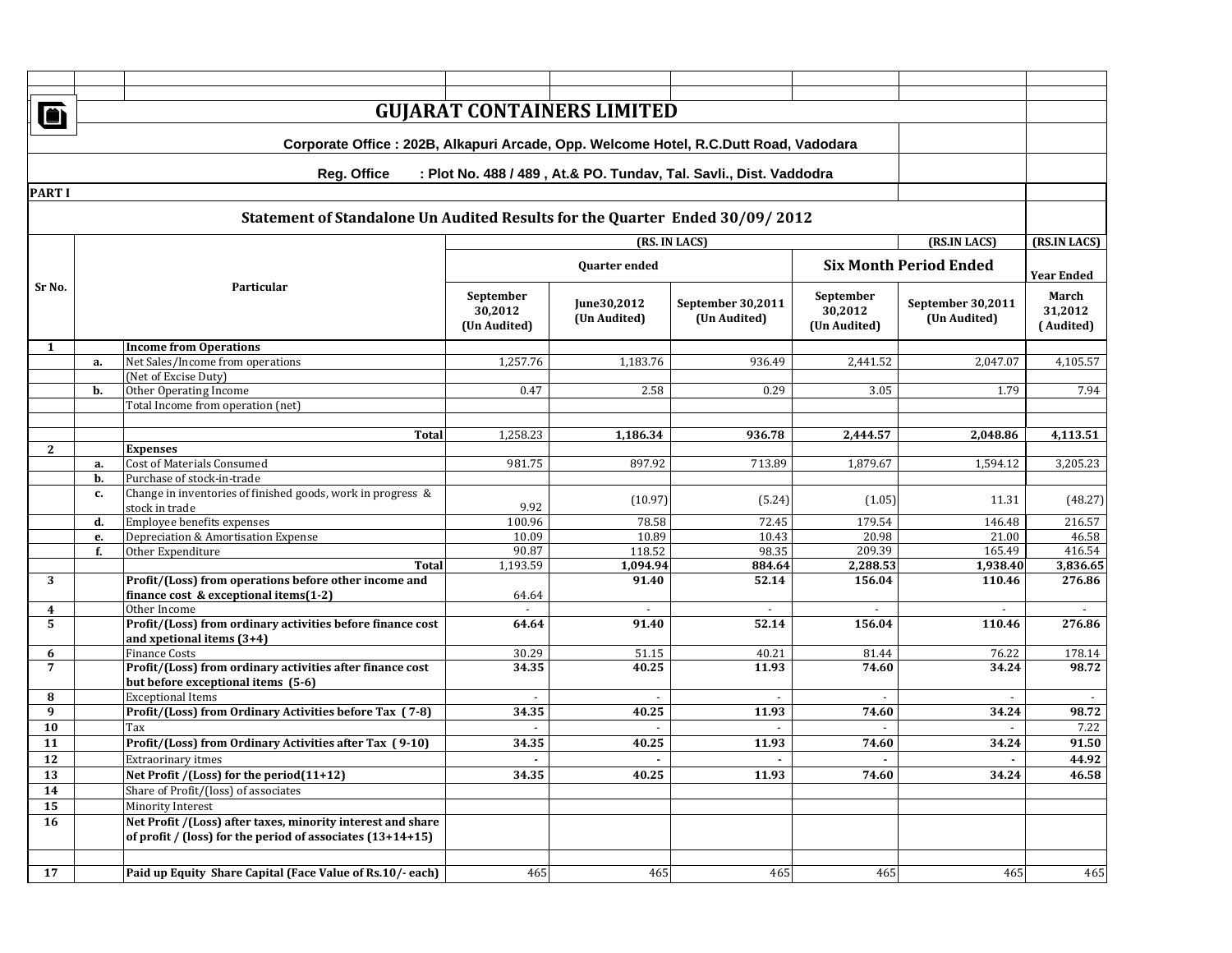| 18             |                                                       | <b>Reserves excluding Revaluation Reserve as per</b><br>Balancesheet of previous accounting period | ÷,                                                    |                                                     | $\sim$                   | 144.18       | $\sim$            | 69.58             |
|----------------|-------------------------------------------------------|----------------------------------------------------------------------------------------------------|-------------------------------------------------------|-----------------------------------------------------|--------------------------|--------------|-------------------|-------------------|
| 19             |                                                       | Earning per Share (EPS) (Rs.10 per Share) (Not                                                     | 0.07                                                  | 0.09                                                | 0.03                     | 0.16         | 0.07              | 0.10              |
|                |                                                       | Annualised)                                                                                        |                                                       |                                                     |                          |              |                   |                   |
|                |                                                       | Basic and Diluted EPS before Extraordinary Items                                                   |                                                       |                                                     |                          |              |                   |                   |
|                |                                                       | Basic and Diluted EPS after Extraordinary Items                                                    |                                                       |                                                     |                          |              |                   |                   |
|                |                                                       |                                                                                                    |                                                       |                                                     |                          |              |                   |                   |
|                |                                                       |                                                                                                    |                                                       |                                                     |                          |              |                   |                   |
| <b>PART II</b> |                                                       |                                                                                                    |                                                       |                                                     |                          |              |                   |                   |
|                |                                                       |                                                                                                    |                                                       | Select Information for the Quarter Ended 30/09/2012 |                          |              |                   |                   |
|                |                                                       | Particular                                                                                         | <b>Quarter ended</b><br><b>Six Month Period Ended</b> |                                                     |                          |              |                   | <b>Year Ended</b> |
| Sr No.         |                                                       |                                                                                                    | September                                             |                                                     |                          | September    |                   | March             |
|                |                                                       |                                                                                                    | 30,2012                                               | June30,2012                                         | <b>September 30,2011</b> | 30,2012      | September 30,2011 | 31,2012           |
|                |                                                       |                                                                                                    | (Un Audited)                                          | (Un Audited)                                        | (Un Audited)             | (Un Audited) | (Un Audited)      | (Audited)         |
| A              |                                                       | <b>Particulars of Shareholding</b>                                                                 |                                                       |                                                     |                          |              |                   |                   |
| $\mathbf{1}$   |                                                       | <b>Public Shareholding</b>                                                                         |                                                       |                                                     |                          |              |                   |                   |
|                |                                                       |                                                                                                    |                                                       |                                                     |                          |              |                   |                   |
|                | a)                                                    | Number of shares                                                                                   | 3128500                                               | 3128500                                             | 3128500                  | 3128500      | 3128500           | 3128500           |
|                | b)                                                    | Percentage of shareholding                                                                         | 67.28%                                                | 67.28%                                              | 67.28%                   | 67.28%       | 67.28%            | 67.28%            |
| 2              |                                                       | <b>Promoters and Promoters Group Shareholding</b>                                                  |                                                       |                                                     |                          |              |                   |                   |
|                |                                                       |                                                                                                    |                                                       |                                                     |                          |              |                   |                   |
|                | a)                                                    | Pledged/Encumbered                                                                                 |                                                       |                                                     |                          |              |                   |                   |
|                |                                                       | No of Shares                                                                                       | 1000000                                               | 1000000                                             | 1000000                  | 1000000      | 1000000           | 1000000           |
|                |                                                       | Percentage of Shares (as a % of the total Shareholding of                                          |                                                       |                                                     |                          |              |                   |                   |
|                |                                                       | Promoters and Promoters Group)<br>Percentage of Shares (as a % of the total Share capital of the   | 65.72%                                                | 65.72%                                              | 65.72%                   | 65.72%       | 65.72%            | 65.72%            |
|                |                                                       | Company)                                                                                           | 21.50%                                                | 21.50%                                              | 21.50%                   | 21.50%       | 21.50%            | 21.50%            |
|                | b)                                                    | Non-Encumbered                                                                                     |                                                       |                                                     |                          |              |                   |                   |
|                |                                                       | No of Shares                                                                                       | 521500                                                | 521500                                              | 521500                   | 521500       | 521500            | 521500            |
|                |                                                       | Percentage of Shares (as a % of the total Shareholding of                                          |                                                       |                                                     |                          |              |                   |                   |
|                |                                                       | Promoters & Promoter Group)<br>Percentage of Shares (as a % of the total Share capital of the      | 34.28%                                                | 34.28%                                              | 34.28%                   | 34.28%       | 34.28%            | 34.28%            |
|                |                                                       | Company)                                                                                           | 11.21%                                                | 11.21%                                              | 11.21%                   | 11.21%       | 11.21%            | 11.21%            |
|                |                                                       |                                                                                                    |                                                       |                                                     |                          |              |                   |                   |
|                |                                                       |                                                                                                    | 3 month ended                                         |                                                     |                          |              |                   |                   |
|                |                                                       | <b>Particulars</b>                                                                                 | (30/09/2012)                                          |                                                     |                          |              |                   |                   |
|                |                                                       |                                                                                                    |                                                       |                                                     |                          |              |                   |                   |
| В              |                                                       | <b>Investors Complaints</b>                                                                        |                                                       |                                                     |                          |              |                   |                   |
|                |                                                       |                                                                                                    |                                                       |                                                     |                          |              |                   |                   |
|                |                                                       | Pending at the begening of the quarter                                                             | Nil                                                   |                                                     |                          |              |                   |                   |
|                |                                                       | Received during the quarter<br>Disposed during the year                                            | Nil<br>Nil                                            |                                                     |                          |              |                   |                   |
|                |                                                       | Remaining unsolved at the end of the quarter                                                       | Nil                                                   |                                                     |                          |              |                   |                   |
|                |                                                       |                                                                                                    |                                                       |                                                     |                          |              |                   |                   |
|                |                                                       |                                                                                                    |                                                       |                                                     |                          |              |                   |                   |
|                |                                                       |                                                                                                    |                                                       |                                                     |                          |              |                   |                   |
|                | <b>Standalone Statement of Assets and Liabilities</b> |                                                                                                    |                                                       |                                                     |                          |              |                   |                   |
|                |                                                       | <b>Particulars</b>                                                                                 | As at 30/09/2012                                      | (RS. IN LACS)<br>As at 30/09/2011                   |                          |              |                   |                   |
|                |                                                       |                                                                                                    |                                                       |                                                     |                          |              |                   |                   |
| A              |                                                       | <b>Equity and Liablities</b>                                                                       |                                                       |                                                     |                          |              |                   |                   |
|                |                                                       |                                                                                                    |                                                       |                                                     |                          |              |                   |                   |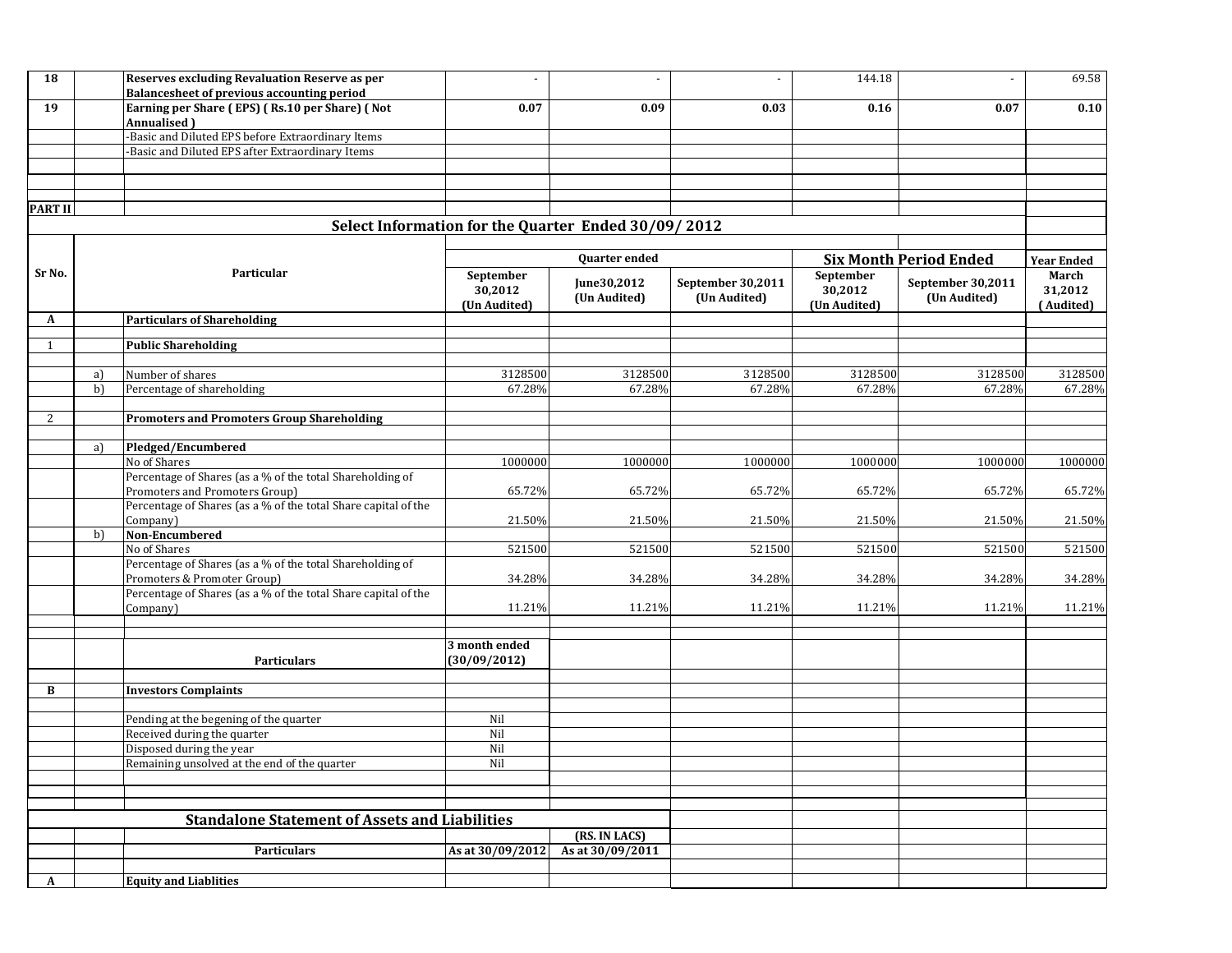| 1 <sup>1</sup> |                | <b>Shareholders' Funds</b>                       |                |                          |  |  |
|----------------|----------------|--------------------------------------------------|----------------|--------------------------|--|--|
|                | a)             | <b>Share Capital</b>                             | 493.00         | 493.00                   |  |  |
|                | b)             | Reserve & Surplus                                | 144.18         | 39.63                    |  |  |
|                | $\mathbf{c}$   | Money received against share warrants            | $\blacksquare$ | $\blacksquare$           |  |  |
|                |                |                                                  |                |                          |  |  |
|                |                | <b>Sub Total -Shareholder Funds</b>              | 637.18         | 532.63                   |  |  |
|                |                |                                                  |                |                          |  |  |
| 2 <sub>l</sub> |                | <b>Share Application money pending allotment</b> |                |                          |  |  |
|                |                |                                                  |                |                          |  |  |
| $\overline{3}$ |                | <b>Minority Interest</b>                         |                |                          |  |  |
|                |                |                                                  |                |                          |  |  |
| 4              |                | <b>Non Current Liablities</b>                    |                |                          |  |  |
|                |                |                                                  |                |                          |  |  |
|                | a)             | Long Term borrowings                             | 254.85         | 281.72                   |  |  |
|                | $\mathbf{b}$   | Deffered tax liablities (net)                    | $\blacksquare$ | $\sim$                   |  |  |
|                | c)             | Other Long Term Liablities                       | 0.16           | 0.16                     |  |  |
|                | d              | Long Term Provisions                             | $\sim$         | $\sim$                   |  |  |
|                |                |                                                  |                |                          |  |  |
|                |                |                                                  |                |                          |  |  |
|                |                | Sub-total-Non-current liablities                 | 255.01         | 281.88                   |  |  |
|                |                |                                                  |                |                          |  |  |
| 5 <sub>l</sub> |                | <b>Current Liablities</b>                        |                |                          |  |  |
|                |                |                                                  |                |                          |  |  |
|                | a)             | Short Term borrowings                            | 463.21         | 370.29                   |  |  |
|                | $\mathbf{b}$   | Trade Payables                                   | 616.33         | 423.82                   |  |  |
|                | $\mathbf{c}$   | Other current liablities                         | 60.69          | 38.90                    |  |  |
|                | d)             | Short Term borrowings                            | 62.46          | 77.70                    |  |  |
|                |                |                                                  |                |                          |  |  |
|                |                | Sub-total-current liablities                     | 1,202.69       | 910.71                   |  |  |
|                |                |                                                  |                |                          |  |  |
|                |                | <b>TOTAL EQUITY AND LIABLITIES</b>               | 2,094.88       | 1,725.22                 |  |  |
|                |                |                                                  |                |                          |  |  |
| В.             |                |                                                  |                |                          |  |  |
| 1 <sup>1</sup> |                | <b>Non Current Assets</b>                        |                |                          |  |  |
|                | a)             | <b>Fixed Assets</b>                              | 455.38         | 482.94                   |  |  |
|                | $\mathbf{b}$   | Goodwill on consolidation                        | $\blacksquare$ | $\overline{\phantom{a}}$ |  |  |
|                | c)             | Non Current Investment                           | $\blacksquare$ | $\blacksquare$           |  |  |
|                | d              | Deffered tax asset (net)                         | 16.77          | 13.02                    |  |  |
|                | e)             | Long Term loan and advances                      | 83.42          | 58.96                    |  |  |
|                |                | Other non current assets                         | $\sim$         | $\sim$                   |  |  |
|                |                |                                                  |                |                          |  |  |
|                |                | Sub-total-non -current assets                    | 555.57         | 554.92                   |  |  |
|                |                |                                                  |                |                          |  |  |
| $\overline{2}$ |                | <b>Current Assets</b>                            |                |                          |  |  |
|                | a)             | <b>Cuurent Investments</b>                       | $\blacksquare$ | $\sim$                   |  |  |
|                | $\mathbf{b}$   | Inventories                                      | 316.44         | 270.80                   |  |  |
|                | c              | <b>Trade Receivables</b>                         | 1,099.69       | 844.14                   |  |  |
|                | $\overline{d}$ | Cash & cash equivalents                          | 78.08          | 45.39                    |  |  |
|                | e)             | Short term loan & advances                       | 45.10          | 9.97                     |  |  |
|                |                | Other current assets                             | $\blacksquare$ | $\sim$                   |  |  |
|                |                |                                                  |                |                          |  |  |
|                |                | Sub-total-current-assets                         | 1,539.31       | 1,170.30                 |  |  |
|                |                |                                                  |                |                          |  |  |
|                |                | <b>TOTAL-ASSETS</b>                              | 2,094.88       | 1,725.22                 |  |  |
|                |                |                                                  | $\sim$         | $\sim$                   |  |  |